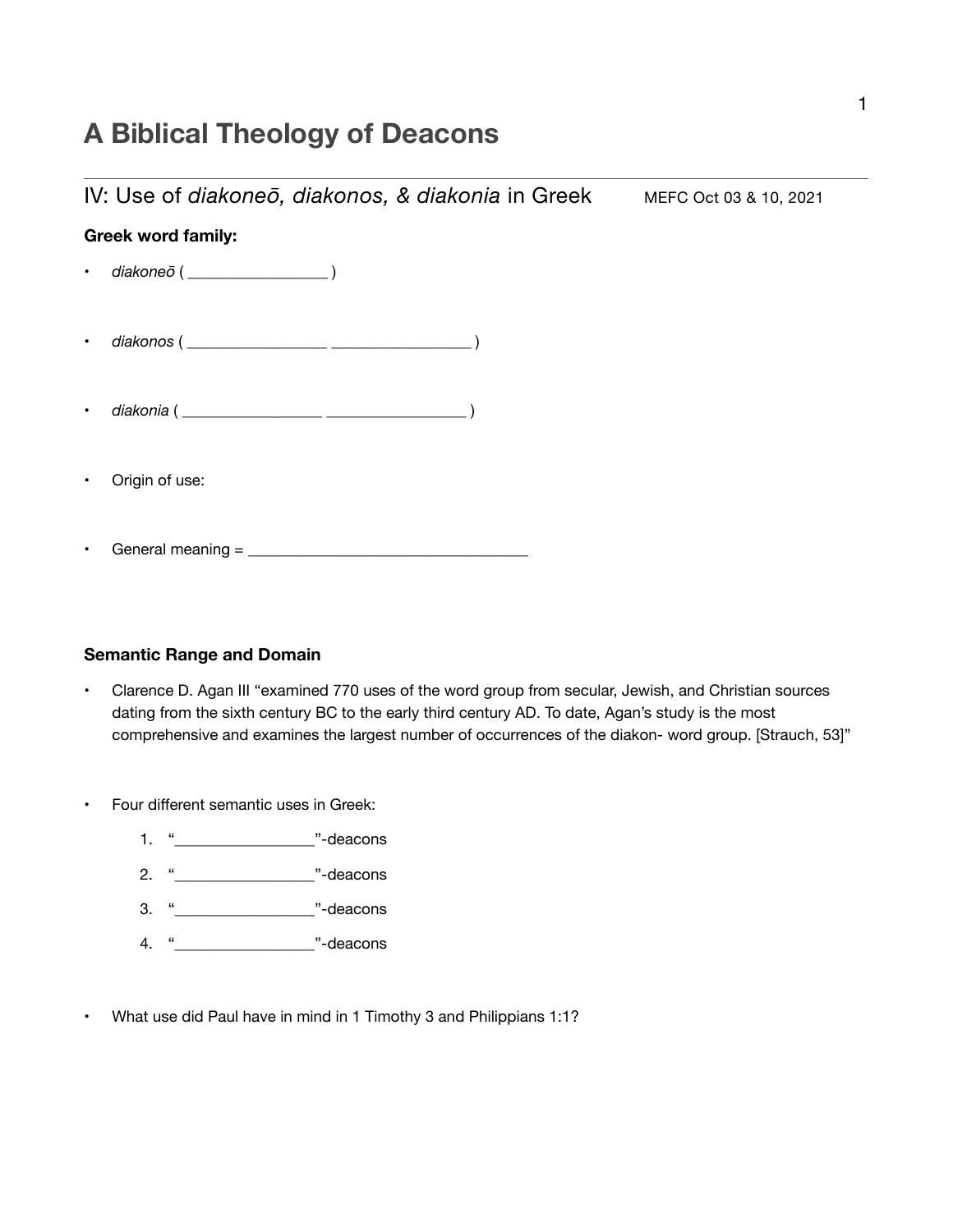### **(1) "Table"-deacons**

Agan, 99 "the terms denote the preparation and service of food or drink, including related activities such as washing dishes, preparing lamps, mixing wine, and preparing libations. "

 $\_$  ,  $\_$  ,  $\_$  ,  $\_$  ,  $\_$  ,  $\_$  ,  $\_$  ,  $\_$  ,  $\_$  ,  $\_$  ,  $\_$  ,  $\_$  ,  $\_$  ,  $\_$  ,  $\_$  ,  $\_$  ,  $\_$  ,  $\_$  ,  $\_$  ,  $\_$  ,  $\_$  ,  $\_$  ,  $\_$  ,  $\_$  ,  $\_$  ,  $\_$  ,  $\_$  ,  $\_$  ,  $\_$  ,  $\_$  ,  $\_$  ,  $\_$  ,  $\_$  ,  $\_$  ,  $\_$  ,  $\_$  ,  $\_$  ,

 $\_$  ,  $\_$  ,  $\_$  ,  $\_$  ,  $\_$  ,  $\_$  ,  $\_$  ,  $\_$  ,  $\_$  ,  $\_$  ,  $\_$  ,  $\_$  ,  $\_$  ,  $\_$  ,  $\_$  ,  $\_$  ,  $\_$  ,  $\_$  ,  $\_$  ,  $\_$  ,  $\_$  ,  $\_$  ,  $\_$  ,  $\_$  ,  $\_$  ,  $\_$  ,  $\_$  ,  $\_$  ,  $\_$  ,  $\_$  ,  $\_$  ,  $\_$  ,  $\_$  ,  $\_$  ,  $\_$  ,  $\_$  ,  $\_$  ,

translations: \_\_\_\_\_\_\_\_\_\_\_\_\_\_\_\_\_\_\_\_\_\_\_\_\_\_\_\_\_\_\_\_\_\_\_\_\_\_\_\_\_\_\_\_\_\_\_\_\_\_\_\_\_\_

• Biblical texts: \_\_\_\_\_\_\_\_\_\_\_\_\_\_\_\_\_\_\_\_\_\_\_\_\_\_\_\_\_\_\_\_\_\_\_\_\_\_\_\_\_\_\_\_\_\_\_\_\_\_\_\_\_\_\_\_\_\_\_\_\_\_\_\_\_\_\_\_\_\_\_\_\_\_\_\_\_\_\_\_\_\_\_\_

• Christian application to the "Office of Deacons"

• Implications for MEFC

• Questions for 1 Timothy 3 and Philippians 1:1?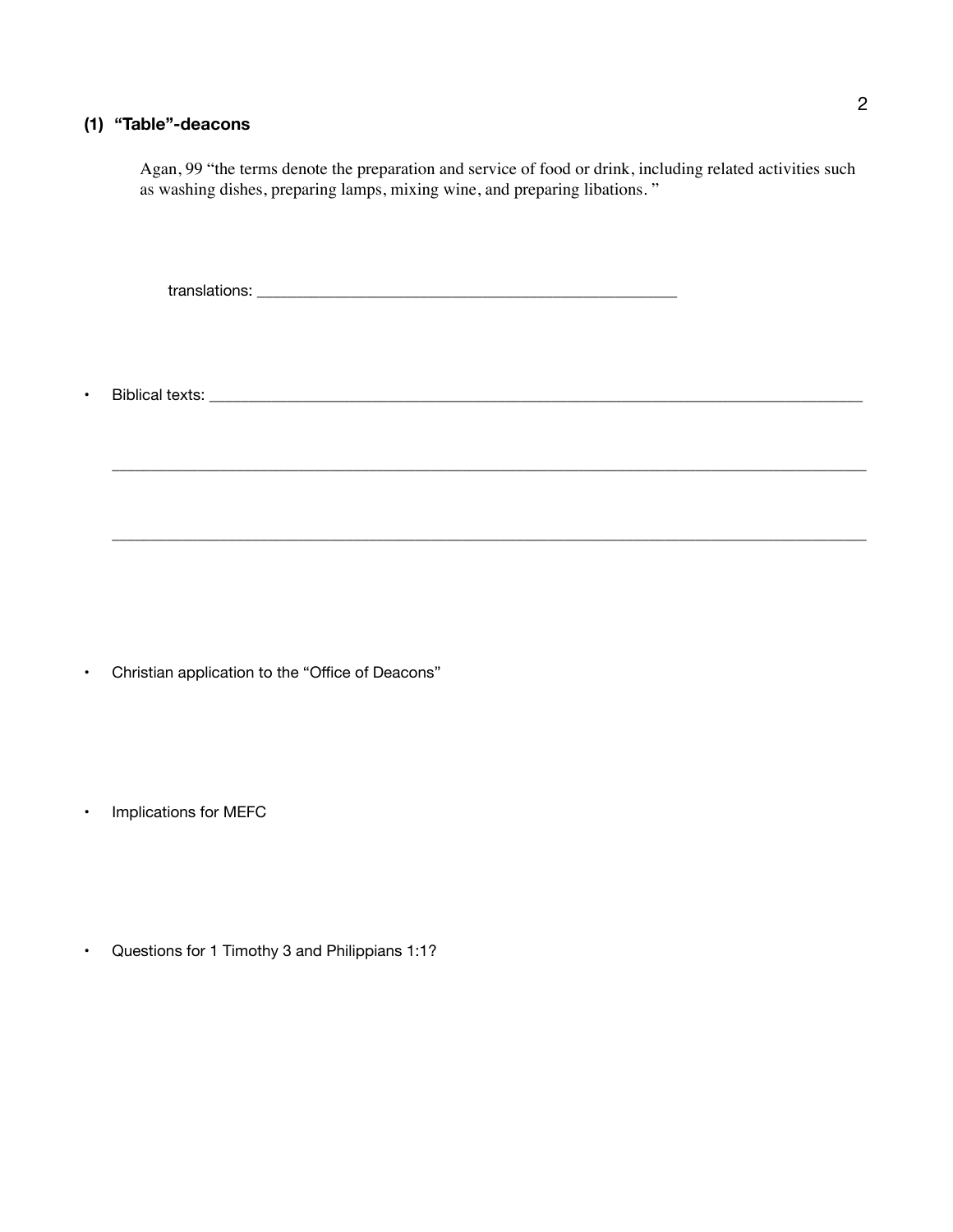## **(2) "Domestic"-deacons**

Agan, 99 "the terms embrace a wide variety of domestic activities, ranging from personal attendance on the bodily needs of a master to the routine discharge of household duties."

\_\_\_\_\_\_\_\_\_\_\_\_\_\_\_\_\_\_\_\_\_\_\_\_\_\_\_\_\_\_\_\_\_\_\_\_\_\_\_\_\_\_\_\_\_\_\_\_\_\_\_\_\_\_\_\_\_\_\_\_\_\_\_\_\_\_\_\_\_\_\_\_\_\_\_\_\_\_\_\_\_\_\_\_\_\_\_\_\_\_\_\_\_\_\_\_\_

\_\_\_\_\_\_\_\_\_\_\_\_\_\_\_\_\_\_\_\_\_\_\_\_\_\_\_\_\_\_\_\_\_\_\_\_\_\_\_\_\_\_\_\_\_\_\_\_\_\_\_\_\_\_\_\_\_\_\_\_\_\_\_\_\_\_\_\_\_\_\_\_\_\_\_\_\_\_\_\_\_\_\_\_\_\_\_\_\_\_\_\_\_\_\_\_\_

translations: \_\_\_\_\_\_\_\_\_\_\_\_\_\_\_\_\_\_\_\_\_\_\_\_\_\_\_\_\_\_\_\_\_\_\_\_\_\_\_\_\_\_\_\_\_\_\_\_\_\_\_\_\_\_

• Biblical texts:

• Christian application to the "Office of Deacons"

• Implications for MEFC

• Questions for 1 Timothy 3 and Philippians 1:1?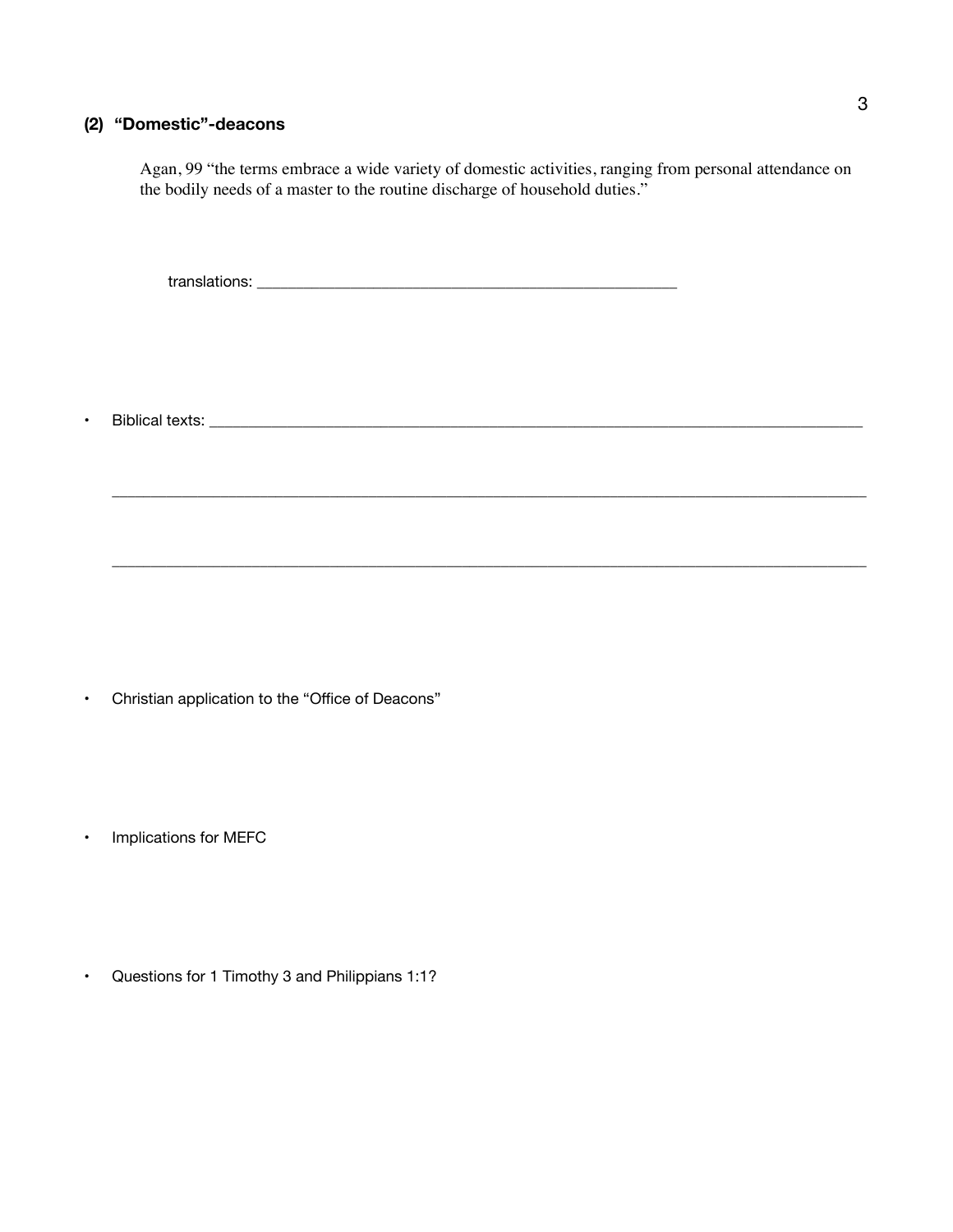### **(3) "Messenger"-deacons**

Agan, 100 "the semantic domain of communication and delivery, where they designate the conveyance of a message (or, less frequently, an object) from one party, by a second, to a third."

\_\_\_\_\_\_\_\_\_\_\_\_\_\_\_\_\_\_\_\_\_\_\_\_\_\_\_\_\_\_\_\_\_\_\_\_\_\_\_\_\_\_\_\_\_\_\_\_\_\_\_\_\_\_\_\_\_\_\_\_\_\_\_\_\_\_\_\_\_\_\_\_\_\_\_\_\_\_\_\_\_\_\_\_\_\_\_\_\_\_\_\_\_\_\_\_\_

\_\_\_\_\_\_\_\_\_\_\_\_\_\_\_\_\_\_\_\_\_\_\_\_\_\_\_\_\_\_\_\_\_\_\_\_\_\_\_\_\_\_\_\_\_\_\_\_\_\_\_\_\_\_\_\_\_\_\_\_\_\_\_\_\_\_\_\_\_\_\_\_\_\_\_\_\_\_\_\_\_\_\_\_\_\_\_\_\_\_\_\_\_\_\_\_\_

 $\_$  ,  $\_$  ,  $\_$  ,  $\_$  ,  $\_$  ,  $\_$  ,  $\_$  ,  $\_$  ,  $\_$  ,  $\_$  ,  $\_$  ,  $\_$  ,  $\_$  ,  $\_$  ,  $\_$  ,  $\_$  ,  $\_$  ,  $\_$  ,  $\_$  ,  $\_$  ,  $\_$  ,  $\_$  ,  $\_$  ,  $\_$  ,  $\_$  ,  $\_$  ,  $\_$  ,  $\_$  ,  $\_$  ,  $\_$  ,  $\_$  ,  $\_$  ,  $\_$  ,  $\_$  ,  $\_$  ,  $\_$  ,  $\_$  ,

translations: \_\_\_\_\_\_\_\_\_\_\_\_\_\_\_\_\_\_\_\_\_\_\_\_\_\_\_\_\_\_\_\_\_\_\_\_\_\_\_\_\_\_\_\_\_\_\_\_\_\_\_\_\_\_

• Biblical texts: \_\_\_\_\_\_\_\_\_\_\_\_\_\_\_\_\_\_\_\_\_\_\_\_\_\_\_\_\_\_\_\_\_\_\_\_\_\_\_\_\_\_\_\_\_\_\_\_\_\_\_\_\_\_\_\_\_\_\_\_\_\_\_\_\_\_\_\_\_\_\_\_\_\_\_\_\_\_\_\_\_\_\_\_

- Christian application to the "Office of Deacons"
- Implications for MEFC
- Questions for 1 Timothy 3 and Philippians 1:1?